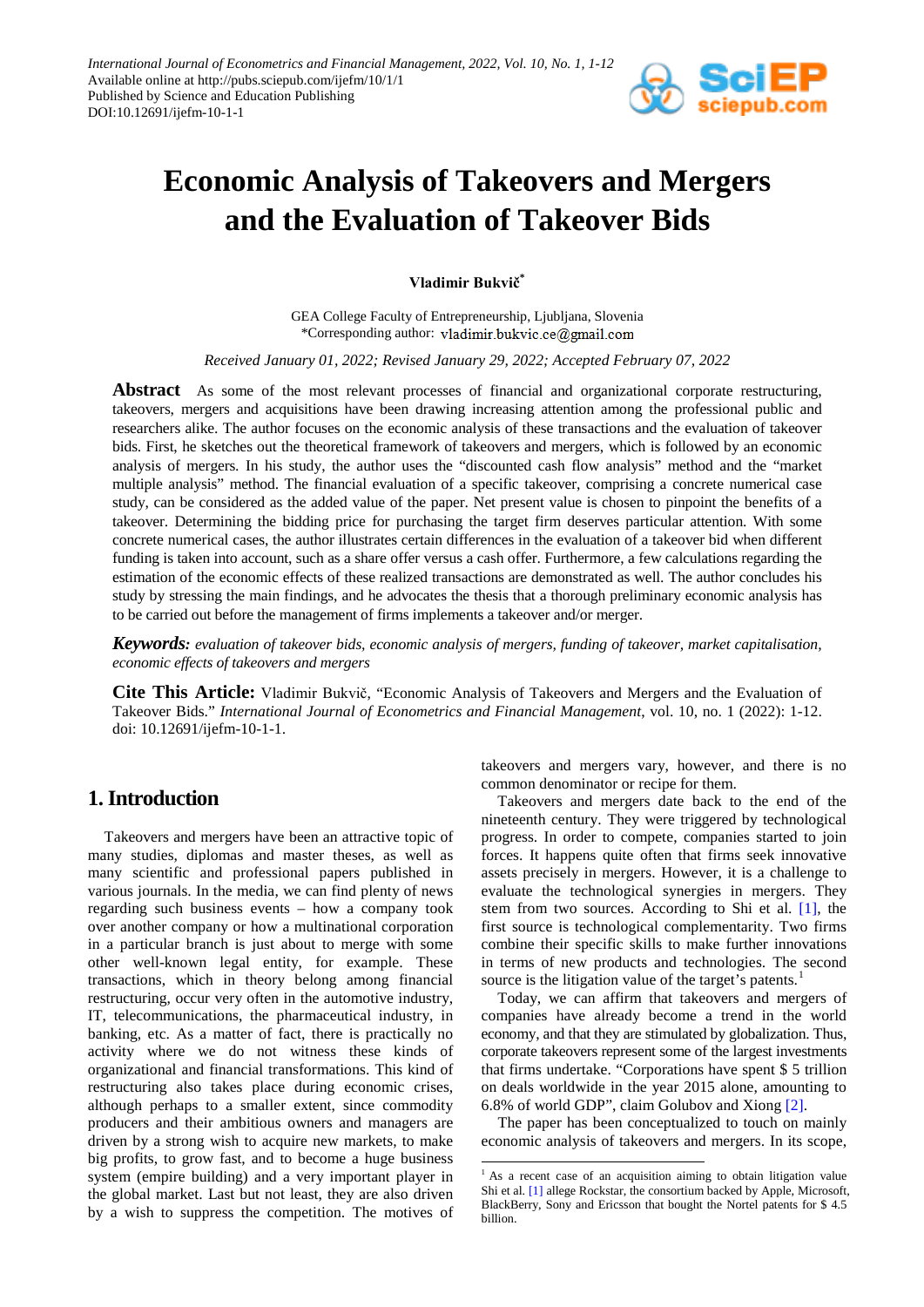two kinds of analyses, i.e. the discounted cash flow method and the market multiplication method, are presented and explained. Both are applied to a numerical case. We specifically dedicate our attention to the question of how to set and determine a bidding price for purchasing a target firm. The evaluation of a takeover bid is presented thoroughly, once again resorting to concrete numerical cases. In this context, we are mostly interested in the expected profits deriving from takeovers. This question is addressed by studying the economic reasons for takeovers and mergers. Finally, we try to show how to evaluate the effects of takeovers and acquisitions already carried out. In the conclusion of the paper, we summarize the main findings of our study and appeal to the managers of companies planning to carry out takeovers and/or mergers to undertake these kinds of projects extremely seriously and professionally, to perform a deep preliminary economic analysis, and, finally, to confront and to engage with the key challenges that follow the takeovers and mergers already realized.

## **2. Motives for Takeovers and Mergers from a Theoretical Perspective**

In theory, various kinds of motives for takeovers are perceived. There are many of them, and different authors classify them differently. In any case, a takeover deals with a target act, where the expected benefits of this act should be bigger than the expected costs. According to Bertoncelj [\[3\],](#page-11-2) the reasons for mergers are many and differ considerably. An individual takeover can by no means be explained by a single theory, since each theory considers only one particular motive or a group of motives with common characteristics.

Sudarsanam [\[4\]](#page-11-3) classifies the motives into two groups. In the first group, there are motives directed at the maximization of the shareholders' benefits. These are the so-called neoclassical motives. In the second group, there are motives related to the personal benefits of the companies' managers, who mainly try to defend themselves against takeovers and maintain their jobs. A syndrome of their predominating influence expansion can be found here as well. Besides that, the other relevant reason is lowering the financial risk and even preventing bankruptcy.

Walters [\[5\]](#page-11-4) arranges the motives for takeovers in two bigger groups. In the first one, there are motives where the goal is not only to increase effectiveness, but also to gain the power of monopoly and to prevent new competitors from entering the industry. Managers' motives and tax avoidance can also be added. In the second group, there are motives where the goal is to increase effectiveness as shown in synergies deriving from the economy of scale, further, in disciplining the management, and also in financial motives deriving from taking advantage of business opportunities, and, last but not least, in preventing opportunism.

More specific reasons alleged in the practice of carrying out transactions of financial restructuring reflect the expected benefits generated by takeovers and mergers. Pike and Neale [\[6\]](#page-11-5) define them in the following way: the first reason is to take advantage of the economy of scale, the second is to create synergies, the third is to enter new markets, the fourth is to secure a critical mass, the fifth is to spur and renew growth, the sixth is to increase market power, the seventh is to decrease the dependence on the existing and potentially changeable activities, and the eighth is to get listed on the stock exchange.

### **3. Economic Analysis of Mergers**

The economic analysis of mergers is quite straightforward. A firm that merges with or acquires another firm, i.e. a target firm, carries out the evaluation of this target firm and then makes a decision as to whether it will buy it at this value – of course, it would rather have it at a lower value. We can talk about an acquiring firm, or an acquirer or bidder, and an acquired (target) firm. A target firm will accept the bid if the price is higher than its value, if it keeps on operating independently, or it will accept some other bid.

Bidders compete in an auction to buy a target firm. A bidder's shares can be misvalued. "The bidders and the target may maximize expected profits and be fully rational, but the target cannot perfectly observe the bidders' synergies or the misvaluation of the bidders' shares. Since targets have limited information, bids made by overvalued acquirers can appear more attractive to the target firm than they really are. An overvalued acquirer with low synergy may therefore win the auction, inefficiently crowding out a high-synergy acquirer", say Li et al. [\[7\].](#page-11-6)

Target insiders are often uncertain about a specific bidder's synergy potential and sometimes even lack knowledge of a potential acquisition. According to Suk & Wang [\[8\],](#page-11-7) "Target insiders have some private information" that an acquirer can use to infer the target firm's potential for generating acquisition benefits, whether or not the target insiders are aware of a potential acquisition."

Wang [\[9\]](#page-11-8) wonders, "Why acquirers pursue takeovers if they do not overtly benefit from the deals. The puzzle seems to contradict both the common assumption that acquirers are value-maximizers and the neoclassical theory of mergers and acquisitions". The same author [\[9\]](#page-11-8) alleges two possible explanations: "The first, often known as the anticipation effect, argues that part of the market's reaction occurs before the acquisition becomes public. The second, known as the revelation effect, argues that takeover announcements induce the market to reassess the acquirers' stand-alone values". This confounds estimates of merger gains.

Before switching to an economic analysis of mergers, let us also make a distinction between takeover revenue resulting from a target's sale by auction and revenue from the same target's decision to be sold by a negotiated transaction. Some researchers have conducted an analysis, placing auctions and negotiations on an even playing field, arguing how firms should be sold. Gnetrya and Stroupb [\[10\]](#page-11-9) hypothesized "the possible existence of non-price procedure-specific costs or benefits, for example, a target board's desire to quickly sell the company. Such a sale procedure can be preferred even if it produces lower expected revenue."

The acquirers can be private operating firms and public bidders. Gorbenko [\[11\]](#page-11-10) classifies bidders for a target company or division as strategic (operating companies)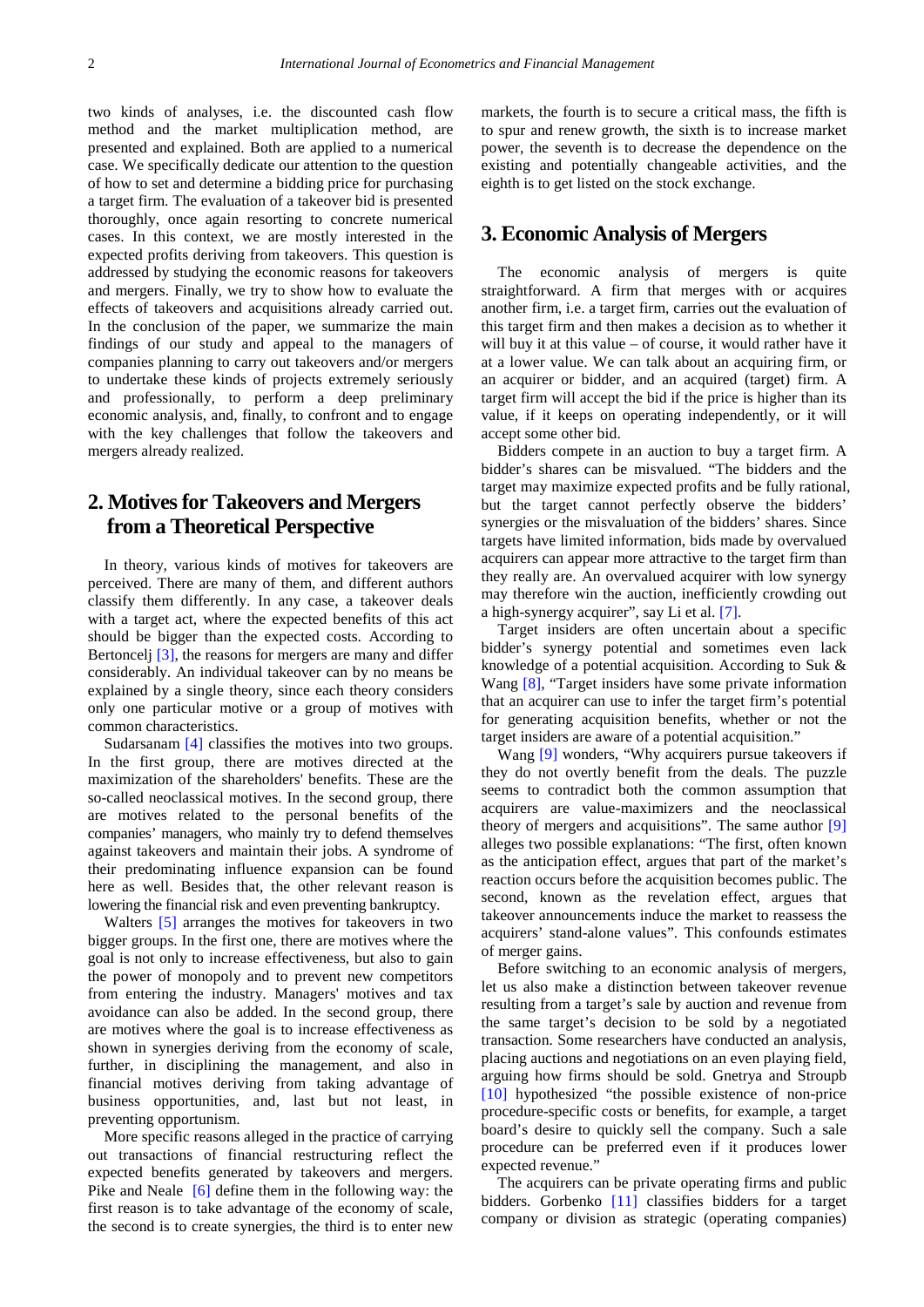and financial (private equity funds), domestic and foreign, public and private, and firms in the same industry and outsiders.

An evaluation of the target firm is the first step in the economic analysis of mergers. For the evaluation of the target firm, there are several methodologies available. We focus on two:

- 1. the discounted cash flow analysis and
- 2. the market multiple analysis.

Regardless of which analysis or method we choose, two issues have to be considered. First, the target firm will not operate as a separate legal entity. It will become a part of the assets portfolio of the firm that purchases it. Changes in business operations will influence the value of the whole deal, which has to be accounted for in the economic analysis. Second, the aim of the evaluation of the merger is to evaluate the equity of the target firm, since this target firm is acquired from its owners and not from its creditors. Although we speak about the evaluation of a firm, the focus is on equity value rather than total worth.

#### **3.1. Economic Analysis Based on Discounted Cash Flow**

This method deals with capital budgeting decisions. It relies on the whole firm and not only on individual investment project.

For this analysis, we need two kinds of entry data: a cash flow forecast (projection) deriving from the merged firms and a discount rate or cost of capital. To forecast an accurate cash flow is, in this analysis, a very demanding task. In the case of a financial merger, where no synergies are expected, the incremental cash flow is simply the cash flow of the target firm. In the case of an operating merger, where the operations of two firms combine, the cash flow forecast is much more difficult. Let us look at a concrete example. In [Table 1,](#page-2-0) the cash flow projection of the target firm for the next five years is presented.

Let us assume that after year t+5 the cash flow of the target firm will grow at a constant annual rate of 8 per cent. If we account for a discount rate of 19.9 per cent (the calculation is presented in the following section of this paper), we can calculate the value of all the cash flows after year t+5 as follows:

$$
V_{t+5} = \frac{CF_{t+6}}{k_s - g}
$$
  
= 
$$
\frac{(\text{C29.5 - C15.0})(1.08)}{0.199 - 0.08} = \text{C131.6 million}
$$

€ 131.6 million is the present value (PV) of cash flow at the end of year t+5, generated in year t+6 and afterwards (sum of the infinite geometric series).

*Estimate of discount rate*

The last row in [Table 1](#page-2-0) represents the capital of the acquired (target) firm. This capital must be discounted with a discount rate, meaning the cost of capital, and not with a common discount rate, such as  $WACC<sup>2</sup>$  $WACC<sup>2</sup>$  $WACC<sup>2</sup>$  The discount rate used in this calculation must reflect the risk of future cash flows. For this reason, the most suitable discount rate is the cost of capital of the target firm.

**Table 1. Cash flow projection in million € for the target firm after the merger**

<span id="page-2-0"></span>

| Economic item                              |       |       | Year  |         |       |
|--------------------------------------------|-------|-------|-------|---------|-------|
|                                            | t+1   | $t+2$ | $t+3$ | $t + 4$ | $t+5$ |
| Net sales revenue                          | 135.0 | 156.0 | 181.0 | 204.0   | 221.0 |
| Cost                                       | 110.0 | 126.0 | 144.0 | 162.0   | 173.0 |
| Depreciation                               | 12.0  | 12.0  | 14.0  | 14.0    | 16.0  |
| <b>EBIT</b>                                | 13.0  | 18.0  | 23.0  | 28.0    | 32.0  |
| <b>Interests</b>                           | 7.0   | 8.0   | 9.0   | 10.0    | 10.0  |
| <b>Taxes</b>                               | 1.7   | 3.4   | 5.2   | 6.8     | 8.5   |
| Net income                                 | 4.3   | 6.6   | 8.8   | 11.2    | 13.5  |
| Depreciation                               | 12.0  | 12.0  | 14.0  | 14.0    | 16.0  |
| Cash flow                                  | 16.3  | 18.6  | 22.8  | 25.2    | 29.5  |
| Retained earnings -<br>foreseen for growth | 6.0   | 6.0   | 9.0   | 12.0    | 15.0  |
| End value                                  |       |       |       |         | 131.6 |
| Net cash flow                              | 10.3  | 12.6  | 13.8  | 13.2    | 146.1 |

Let us assume that before the merger the market defined beta (β) for the target firm was 1.65. As the merger will not change the capital structure or tax rate of the target firm, this beta (β) will remain the same after the merger, i.e. 1.65.

In order to assess the cost of capital of the target firm after the merger, we use the security market line, SML, as illustrated by the graph in Figure 1.



**Figure 1.** Security market line, SML (Source: Adjusted after Brigham and Houston [\[12\]\)](#page-11-11)

If we assume that the risk free rate of return is 10 per cent, with a systematic risk premium of 6 per cent, we get the cost of capital of the target firm,  $k<sub>s</sub>$ , after the merger with the acquiring firm, which amounts to 19.9 per cent:

$$
k_s = k_{RF} + (RP_M) \beta = 10\% + (6\%)1.65 = 19.9\%
$$

*Evaluation of cash flow*

The recent and actual value of capital for the acquiring firm is equal to the present value, PV, of the expected cash flow of the target firm, discounted at a 19.9 per cent discount rate.

$$
V_t = \frac{\text{\textsterling}10.3}{1.199} + \frac{\text{\textsterling}12.6}{1.199^2} + \frac{\text{\textsterling}13.8}{1.199^3} + \frac{\text{\textsterling}13.2}{1.199^4} + \frac{\text{\textsterling}146.1}{1.199^5}
$$

$$
= \text{\textsterling}90.71
$$

The value of the target firm is  $\epsilon$ 90.71 million. The only synergies are the synergies from the operation of the combined firm, and these effects are already accounted for in the projected cash flow.

<span id="page-2-1"></span>*<sup>2</sup>* WACC denotes a weighted average cost of capital.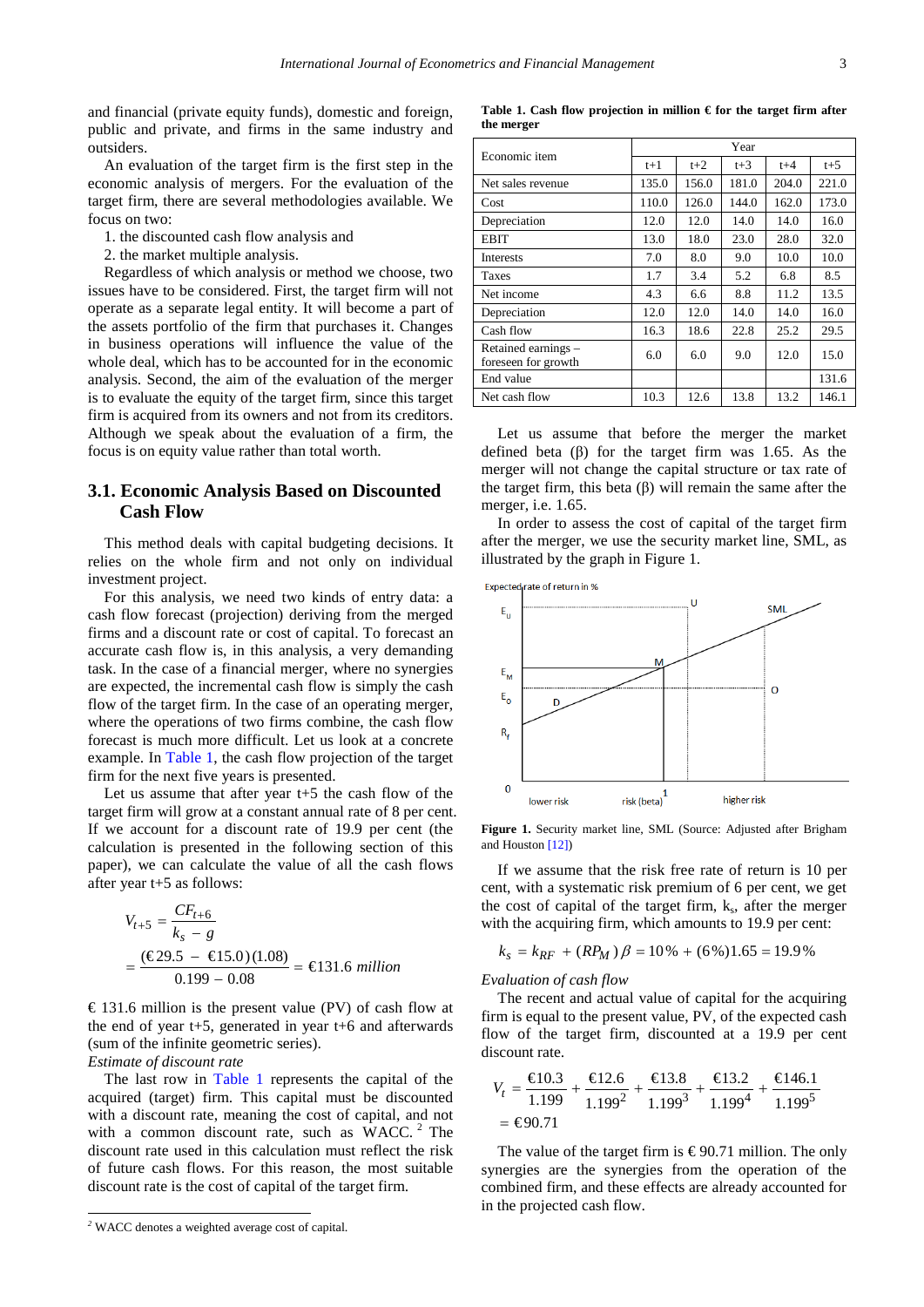#### **3.2. Market Multiple Analysis**

The second method of the evaluation of the target firm is the market multiple analysis, where a market defined multiplier on net income, on earnings per share, on sale, on book value, etc. is used. While the discounted cash flow analysis is more accurate, the market multiple analysis rests more on judgement. Let us illustrate this with an example.

The planned net income for year t+1 is  $\in$  4.3 million, and it is projected to grow up to  $\epsilon$ 13.5 million until year t+5, i.e.  $\text{\textsterling}8.88$  million on average in the period of 5 years (see [Table 1](#page-2-0) above). The average price-to-earning ratio, P/E, for public firms similar to our target firm is 10. In order to assess the value of the target firm while accounting for the P/E multiplier, we simply multiply the average net income of the target firm in the amount of  $\epsilon$ 8.88 million by the market multiplier 10 and get the value € 88.8 million.

This is the value of the share capital, the worth of the firm. The market P/E multiplier is based on the current income of comparable firms, whereby the current income of the target firm does not reflect the synergies generated from the merger of the firms. In this approach of market multiplication, EBITDA (earnings before interest, taxes and depreciation and amortization) can be used as well. The procedure is similar; however, in this case the market multiplier is equal to the market price of the share divided by EBITDA (instead of earning per share). We

would then multiply this multiplier by the EBITDA of the target firm.

### **3.3. Setting the Bidding Price for the Purchase of the Target Firm**

Using the value of the target firm determined by the discounted cash flow analysis, i.e.  $\epsilon$  90.71 million (see section 4.1.2 of this paper), we get the highest price the acquiring firm can pay for the target firm. If it paid more, the value of the acquiring firm would decrease. If the acquiring firm paid less than  $\epsilon$  90.71 million, it would generate a profit by purchasing the target firm. The acquiring firm is advised to bid a little bit less for the target firm than  $\epsilon$ 90.71 million.

The graph in Figure 2 demonstrates this price range along with the possible outcomes. Let us now take the target firm and assume that it has 10 million shares selling at  $\epsilon$  6.00 apiece, which means that its value as an independent ongoing firm is  $\epsilon$  60.0. If the target firm is sold at a value bigger than  $\epsilon$ 60.0 million, its shareholders will harvest a profit, while they would lose their value at any price lower than  $\epsilon$ 60 million.

In Figure 2, the graph shows two lines under the angle of 45°; one has a negative slope, the other a positive one. The first shows how much the shareholders of the acquiring firm can gain and how much they can lose, and the second shows how much the price of the merger affects the owners of the target firm.



**Figure 2.** Price frame (range) with possible outcomes (Source: Adjusted after Brigham and Houston [\[12\]\)](#page-11-11)

The difference between  $\epsilon$ 60.0 million and  $\epsilon$ 90.71 million is equal to  $\epsilon$  30.71 million and represents the synergy benefits expected from the merger of the firms. To sum up:

- If there were no synergy benefits, the maximum bid would be equal to the current worth of the target firm. The bigger the synergy profits, the bigger the range between the current price of the target firm and the maximum price the acquiring firm can pay for this purchase.
- The bigger the synergy profits, the bigger the likelihood that the merger will be implemented.
- How to distribute the synergy benefits is a very important question. It is quite obvious that both sides want to gain as much as possible. If the management of the target firm knew the maximum price for its purchase, they would strive for a price very close to  $\epsilon$ 90.71 million. On the other hand, the management of the acquiring firm would like to implement this purchase of the target firm at a price as close to  $\epsilon$ 60.0 million as possible.
- How high to set the bidding price? The answer to this question depends on numerous factors, such as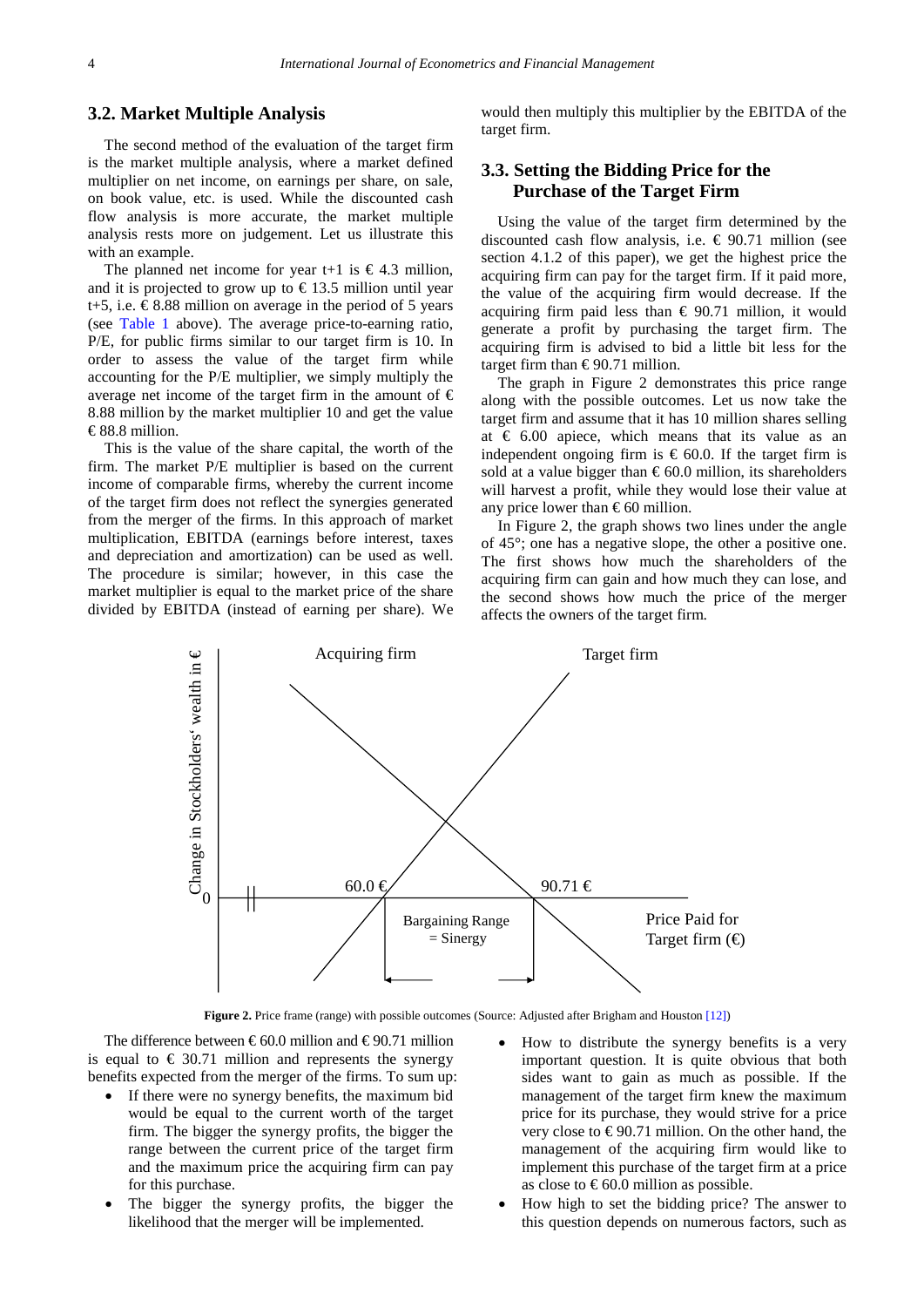payment terms (either cash or securities), the negotiation ability of both management teams, and the negotiation positions and conditions of both parties.

- The acquiring firm will surely safeguard its maximum bid as a business secret and will plan its bidding strategy carefully and consistently regarding the current circumstances.
- If the management of the acquiring firm expects that some other bidders may appear, or if the management of the target firm resists the sale due to holding and preserving their leading positions, it can create a high "pre-emptive" bid, hoping that it might scare off other bidders and get rid of the resistance of the target firm's management.
- On the other hand, the management of the acquiring firm can also bid at a lower price, hoping that it might "steal" the target firm.

### **4. Takeover Bid Evaluation – Expected Profits from Takeovers**

The evaluation of takeovers differs a little bit from the evaluation of other investments if we assume that the motive for such a takeover is economic rather than managerial, which means that it is in the interest of the acquiring firm to maximize its worth after the takeover has been realized. Pike and Neale [\[6\]](#page-11-5) assert that it is worth it for firm A to take over firm B if the present value of the cash flow of the combined firm exceeds the present value of both firms as separate entities:

$$
V_{A+B} > V_A + V_B
$$

By the expression  $[V_{A+B} - (V_A + V_B)]$  we measure the increase of value. The net costs of the acquiring firm are equal to the difference between the costs or expenses of the merger and the value of the acquired (target) firm:

$$
Net\ cost = [Expenses - V_B]
$$

The net present value, NPV, of the takeover decision is equal to profit reduced by costs or expenses:

Net cost = 
$$
\begin{bmatrix} Expenses - V_B \end{bmatrix}
$$
  
NPV = V<sub>A+B</sub> - (V<sub>A</sub> + V<sub>B</sub>) - [Expenses - V<sub>B</sub>]  
= V<sub>A+B</sub> - V<sub>A</sub> - Expenses

Of course, NPV depends on how a takeover is funded and on the conditions of the transaction. The acquiring firm expects to make a good profit out of the takeover, to secure the maximum possible value of savings and synergies for its owners. On the other hand, its bid must be attractive for the owners of the target firm in order to stimulate and motivate them for the sale. Let us look at two cases of takeover bid evaluation.

#### **4.1. Case I**

Let us first study a case demonstrating the different kinds of takeover funding. Let us take two stock companies listed on the stock exchange, firm A and firm B. The firms are not indebted. The market value of firm A amounts to  $\epsilon$ 300 million (100 million shares at a nominal value of  $\epsilon$ 0.50 apiece and a market price per share of  $\epsilon$ 3), and market value of firm B amounts to  $\epsilon$  50 million (10) million shares at a nominal value of  $\epsilon$  0.50 apiece and a market price per share of  $\epsilon$  5. Firm A expects to take advantage of certain synergies, which should result from the takeover of firm B in benefits amounting to  $\in$  15 million. The owners of firm B are offered  $\epsilon$  60.0 million in cash. The NPV of the acquiring firm's takeover bid equals:

$$
NPV = V_A + B - V_A - Expenses
$$
  
= €300 million + €50 million + €15 million  
−€300 million - €60 million = €5 million

The profit generated out of the takeover – here we speak about the synergies worth  $\epsilon$  15 million – is distributed evenly between the two groups of shareholders. The claim for increasing the bid value submitted by firm A, or even a bid by another firm, would tilt the scale with profit in favour of the shareholders of firm B.

If firm A submitted its takeover bid under the payment terms "share for share" with equal value, the calculation would be different. In this case, firm A would renounce a part of the combined firm after takeover and a part of the profit for the shareholders of firm B. If we assume that the takeover bid of firm A amounts to an equal value, then firm A has to offer 20 million shares ( $\in 60$  million/ $\in 3$ ). This would result in the issuance of 120 million shares, which means that firm A would surrender (claim) 16.7 % of the combined firm following the takeover to the shareholders of firm B. Consequently, the profit for the shareholders of firm A would be lower. The NPV of the takeover would still equal the difference between the profit and the costs or expenses. However, the latter are now bigger. The proportion of the combined firm reduced by the value of firm B is equal:

*Cost*

$$
= \left(20\text{million} / \left(\frac{100 \text{ million}}{+20 \text{ million}}\right) x \text{ to 5 million}\right) - \text{60 million}
$$

$$
= \text{\textsterling} 60.83 million - \text{\textsterling} 50 million = \text{\textsterling} 10.83 million
$$

The NPV of the takeover for firm A is equal:

$$
NPV = profit - cost
$$
  
=  $\text{£5 million} - \text{£0.83 million} = \text{£4.17 million}$ 

Thus, only  $\in$  4.17 million of the net income deriving from the takeover remain to the shareholders of firm A. This is 16.7 per cent less than in the case of firm A offering cash as payment for the purchase of firm B. It is a share (proportion) equal to the share of the combined firm after the takeover, assigned to the shareholders of firm B.

For the owners of the acquiring firm, the exchange of shares of equal value usually means a worse scenario compared to the alternative based on payment in cash, because their share in both firms and profit deriving from the takeover are diluted, i.e. distributed among the big number of shares. The prices of shares after the takeover are in these two cases equal: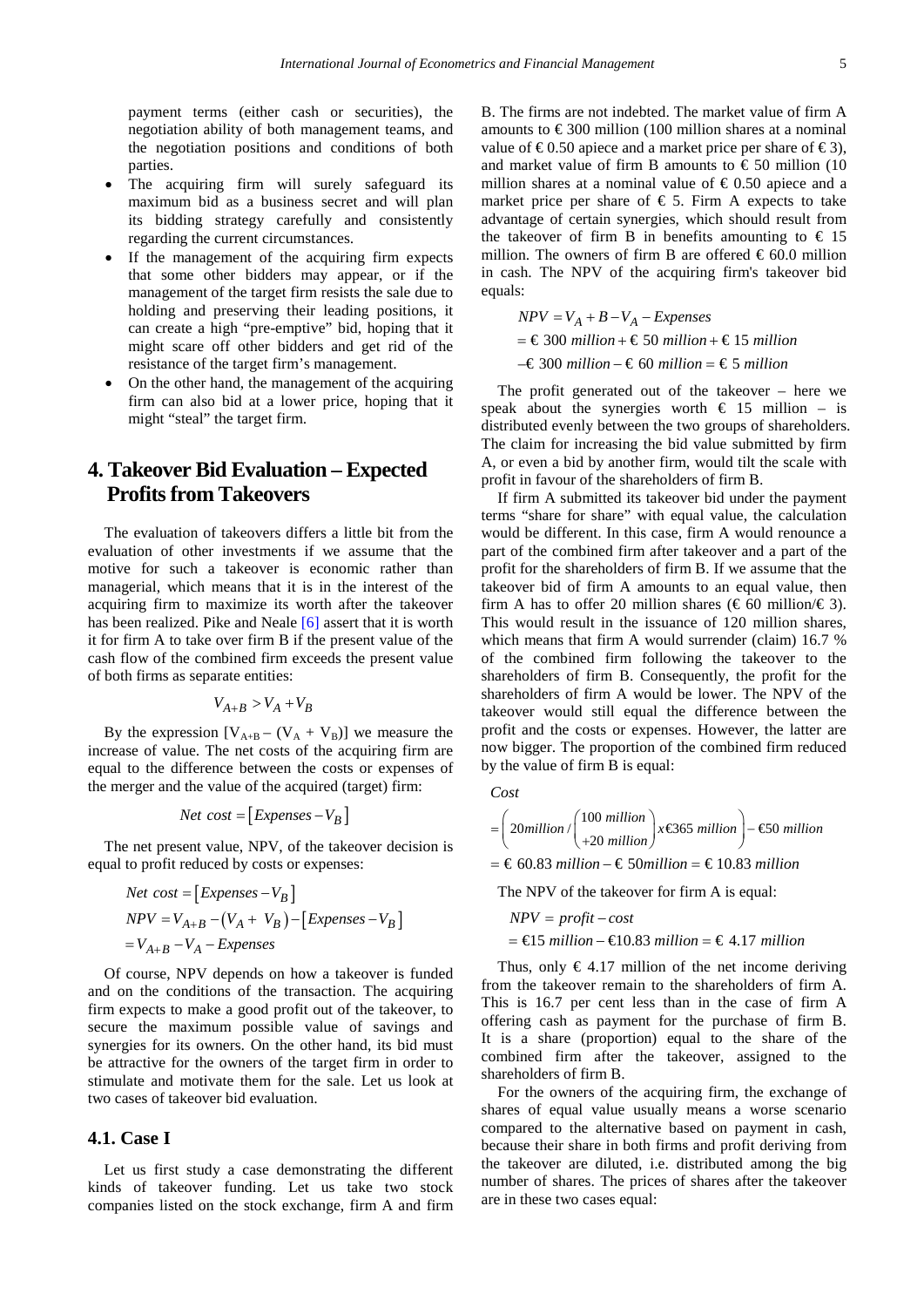Takeover bid based on payment in cash:

 $\text{\textsterling}65$  million / 100 million =  $\text{\textsterling}3.65$ 

Takeover bid based on the exchange of shares:

 $€ 365 million / 120 million = € 3.04.$ 

However, taking into account that takeovers are very risky projects, as is the case of risk related to the inability to take advantage of the synergies a takeover brings along, a takeover based on the exchange of shares will transfer a part of this risk onto the former owners of the acquired (target) firm, in our case the owners of firm B.

If firm A had to borrow money in order to carry out the takeover of firm B, the increase of its indebtedness would imply that its owners would require a higher return. This would lower the market value of a share. The analysis depends on the existence of efficient capital markets whose estimate of the profits deriving from the takeover corresponds to the estimate from both parties, i.e. from firm A and firm B.

#### **4.2. Case II**

Let us study another takeover case. Stock company A, a manufacturing company for mechanical processing of aluminium casts for the automotive industry is completely funded by equity. Its share capital amounts to  $\epsilon$ 12 million, the nominal value of a common share is 50 cents. The results of its operation for the past year have been recently announced. Its income before taxes for the last year was  $\epsilon$  5.4 million. From the address (editorial) of its CEO in the annual report, it can be understood that the profit for the coming year shall increase at an annual growth rate of 4 per cent.

Stock company B, an aluminium foundry, has in its balance sheet a share capital of  $\epsilon$  30 million; the nominal value of a common share is  $1 \in \mathbb{R}$  Its income before taxes for the last year was  $\epsilon$  5.4 million. As the company intends to reorganize and rationalize its operation, the growth of the profit is not projected for the current year, but it should grow at a constant annual growth rate of 5 per cent in the following years. In the past years, the growth of profit was not regular; it varied, and therefore the company did not succeed in carrying out its ambitious plans.

Stock company A is planning to take over stock company B. The owners of company B are offered three new shares of stock company A for their four shares. There is also an alternative bid, namely, payment in cash in the amount of 1.25  $\epsilon$  per share of stock company B.

When the takeover bid of stock company A was announced, the market price per share of stock company A fell; however, the market price per share of stock company B increased. In [Table 2,](#page-5-0) the data, announced before the submitted takeover bid, are presented for our two stock companies and for two other stock companies in the same industry listed on the stock-exchange.

For both stock companies, A and B, the same tax rate is used, 19 per cent. The cost of capital, WACC, for stock company A is 10 per cent, and 9 per cent for stock company B.

Let us assume the position of a financial analyst employed at the main fund manager, who has invested his/her assets in both stock companies.

|                                          |  |  |  |  | Table 2. Data on the market price of a share and the dividend rate |  |
|------------------------------------------|--|--|--|--|--------------------------------------------------------------------|--|
| for stock companies in the same industry |  |  |  |  |                                                                    |  |

<span id="page-5-0"></span>

| <b>High market</b><br>price of a<br>share $\Theta$ | Low market<br>price of a<br>share $\Theta$ | Company | <b>Dividend</b><br>rate in % | $P/E^*$ |
|----------------------------------------------------|--------------------------------------------|---------|------------------------------|---------|
| 2.10                                               | 1.75                                       |         | 3.2                          | 14      |
| 1.35                                               | 1.05                                       | В       | 3.4                          | 12      |
| 1.87                                               | 1.22                                       |         | 6.0                          | 12      |
| 2.30                                               | 1.59                                       |         | 2.4                          |         |

\* price-to-earning per share ratio.

Let us first, on the basis of these data, assess whether the takeover bid of stock company A accounting for the "share for share" principle would be a good decision for the shareholders of stock company A, and whether it would also be an acceptable and reasonable option for the shareholders of company B. Let us also try to answer the question of what investment strategy, based on our calculations, we would recommend to stock company A. While commenting on our proposals and suggestions, let us assume that the above planned profit growth rates are realistic and feasible, and that the new combined company does not plan to issue any further shares.

Before analyzing the effects of the submitted takeover bid of stock company A, let us make the following calculations in order to get the basic information. They are shown in [Table 3.](#page-5-1)

[Table 4](#page-6-0) demonstrates the takeover analysis.

Based on the general information, the calculations carried out, and the elaborate analysis of the takeover, let us now assess the whole transaction. If we assume that there will be no changes as far as the market prices per share are concerned, and if the rating of the industry to which both stock companies belong does not change, then, after the takeover, the price per share of stock company A would drop down to  $\epsilon$ 2.13. At this price, the takeover bid proposing the payment principle "3 shares for 4 shares" would attract the owners (shareholders) of stock company B. In this way, they would get shares worth  $(3x \in 2.13)$ , i.e.  $\epsilon$  6.39 for the shares whose current value amounts to  $(4x \text{ } \in 1.50)$ , i.e.  $\in 6.00$ .

**Table 3. The basic information on stock companies before and after the takeover**

<span id="page-5-1"></span>

| Calculation                                                            | Stock company A             | Stock company B                                | Stock company A after takeover |
|------------------------------------------------------------------------|-----------------------------|------------------------------------------------|--------------------------------|
| Income after taxes                                                     | $0.81x4.8$ MM €= 3.888 MM € | $0.81x5.4$ MM $\in$ = 4.374 MM $\in$           | $8.262$ MM $\in$               |
| Market value considering the P/E<br>ratio                              | $14x3.888 \in 54.432$ MM €  | $12x4.374 \text{ } \in 52.488 \text{ MM } \in$ | $106.920$ MM $\in$             |
| Market price per share considering<br>the number of shares outstanding | 54.432 MM €/24 MM = 2.27 €  | 52.488 MM €/ 35 MM = $1.50 \in$                |                                |
| Income per share                                                       | 3.888 MM €/24 MM = 0.1620 € | 4.374 MM €/ 35 MM = $0.1250$ €                 |                                |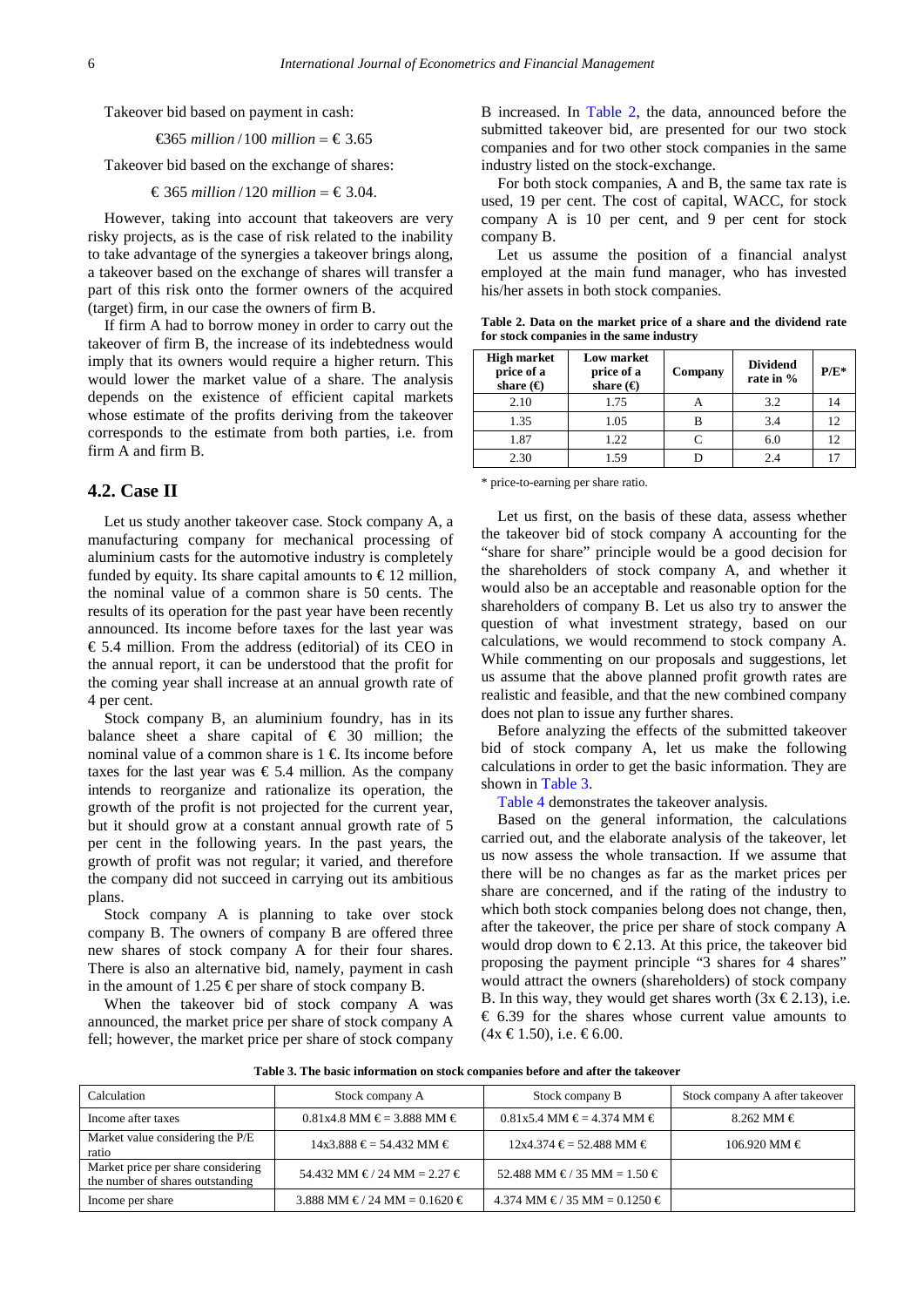|  |  | Table 4. The takeover analysis |  |
|--|--|--------------------------------|--|
|--|--|--------------------------------|--|

<span id="page-6-0"></span>

| <b>Item</b>                                                        | <b>Calculation</b>                                                                                                                     |
|--------------------------------------------------------------------|----------------------------------------------------------------------------------------------------------------------------------------|
| Number of shares after takeover                                    | 24 million + $(3/4 \times 35 \text{ million}) = 50.250 \text{ million}$                                                                |
| Expected market price per share after takeover                     | Total market value / Number of shares = $(\text{\textsterling}106.920 \text{ million} / 50.50 \text{ million})$<br>$=$ $\epsilon$ 2.13 |
| Value of takeover bid at price valid at the issuance of new shares | (3 shares x €2.13) = €6.39                                                                                                             |
| Cash value of the take over bid for 3 offered shares               | $(\text{ } \in 1.25 \text{ x } 4) = \text{ } \in 5.00$                                                                                 |

The takeover bid based on the payment principle "share for share" is also worth more than the alternative bid based on payment in cash, i.e.  $\text{\textsterling}6.39$  instead of  $\text{\textsterling}5.00$ .

This case can be considered a reverse takeover, where at the end of the day the owners of the acquired (target) company have the majority stake in the combined company. We can ask ourselves: Who gains at all in this case? The original owners of stock company B would hold  $(26.250 \text{ million}) / 50.250 \text{ million}) \times \text{\textsterling} 106.920 \text{ million}) =$ € 55.854 million of the value of the combined company, i.e. a profit in the amount of  $(\text{\textsterling}55.854 \text{ million} - \text{\textsterling}52.488)$ million of the value of stock company B before the takeover bid) =  $\text{\textsterling}3.366$  million.

In this takeover transaction, the shareholders of stock company A would lose  $\epsilon$ 3.366 million if they funded the takeover through the exchange of shares principle, which would therefore be entirely unattractive to them.

Conversely, a takeover bid based on payment in cash would bring the shareholders of company A a certain property, since they would pay  $\epsilon$  5.00 for something that would be worth  $\epsilon$ 6.00 after the takeover.<sup>[3](#page-6-1)</sup>

Our advice to the fund manager would be to accept the takeover bid for stock company B and sell the shares of stock company A on the market if you achieve for them a selling price higher than  $\epsilon$ 2.13.

The above advice depends on how the reference price per share of stock company A changes over time. Its price already fell when the takeover bid was announced. The question is by how much. If the capital market is efficient, it could well be too late, for the capital market already absorbed this information.

Ma et al. [\[14\]](#page-11-12) report that acquirer reference prices affect bid premia and target announcement returns when the uncertainty of an acquirer's valuation is high and when non-cash payment is made for the acquisition. A possible interpretation is that stock market reactions depend on investor perceptions of acquirer and target valuations and that investors have less information than managers.

Let us try to answer some other questions regarding this takeover. First, what benefits can be expected from this takeover or merger? This concerns the cost savings and synergies obtained. If the takeover bid of stock company A is to be reasonable, the present value of these benefits should exceed  $\epsilon$  3.366 million in order to achieve a positive net present value (NPV) of the takeover.

Second, how fast do these benefits appear after the takeover? Any delay of the takeover and thereby taking advantage of these benefits would lower the NPV, which

 $\frac{1}{2}$ 

is currently 13.75 and thus comparable to the calculated weighted average ratios of both stock companies, i.e. 13.

Third, is it realistic that the capital market could take advantage of the higher P/E ratio for the combined company? Maybe not as high as for stock company A (14), but it could take advantage of something equal to the market average.

Fourth, is it likely that after the takeover stock company A would sell a part of the assets or operation of stock company B to someone else, and to whom? If stock company A has already chosen a buyer, it must count on earning a certain profit out of this deal.

Fifth, is it likely that the managers of the acquired (target) company, i.e. stock company B, will resist the takeover, as they could be scared to lose their leading positions and jobs in the company? If this prevails over everything and causes a problem, then stock company A should increase the value of its takeover bid. Here, we can refer to some very interesting findings of the research carried out by Makeswaran and Pinder [\[15\].](#page-11-14) The authors found that resistance against a takeover bid increases the property of the stockholders of the acquiring firm in the period after its announcement, and that the likelihood of hostile takeover increases along with the size of the acquired (target) firm and decreases along with the performance of the acquired (target) firm. However, this is not related to the amount of the premium offered by the acquiring firm. While a hostile takeover bid is not very likely to bear fruit, it will very likely become the subject of an audit. In any case, this would have no effect on the competitive bidders aiming to take over the target firm.

Last but not least, it can also happen that a takeover transaction threatens competitiveness within the industry (due to market concentration), which can imply interference by the regulator judging the justification of such a transaction.

At this point, according to Frattaroli [\[16\]](#page-11-15) it is worth mentioning that in several countries protectionist antitakeover laws decreased the affected firms' likelihood of becoming the target of a merger or acquisition and had a negative impact on shareholder value. Protectionism decreases the affected firms' likelihood of receiving a takeover bid but does not necessarily affect the management's bargaining power if a bid is received. Over the last few years, governments worldwide have intervened in a significant number of cross-border mergers and acquisitions, often citing national security concerns.

# **5. Generating Value through Takeovers and Mergers – the Financial Evaluation of a Takeover**

In this section of the paper, the key financial decisions made by global modern corporations will be presented, as

<span id="page-6-1"></span> $3$  Let us at this point mention an interesting finding of the research carried out by Malmendier et al. [\[13\],](#page-11-13) who used detailed data on unsuccessful takeover bids between 1980 and 2008. Cash- and stockfinanced takeover bids induced strikingly different target revaluations. The targets of cash offers were revalued on average by  $+15%$  after a deal failure, whereas stock targets returned to their pre-announcement levels.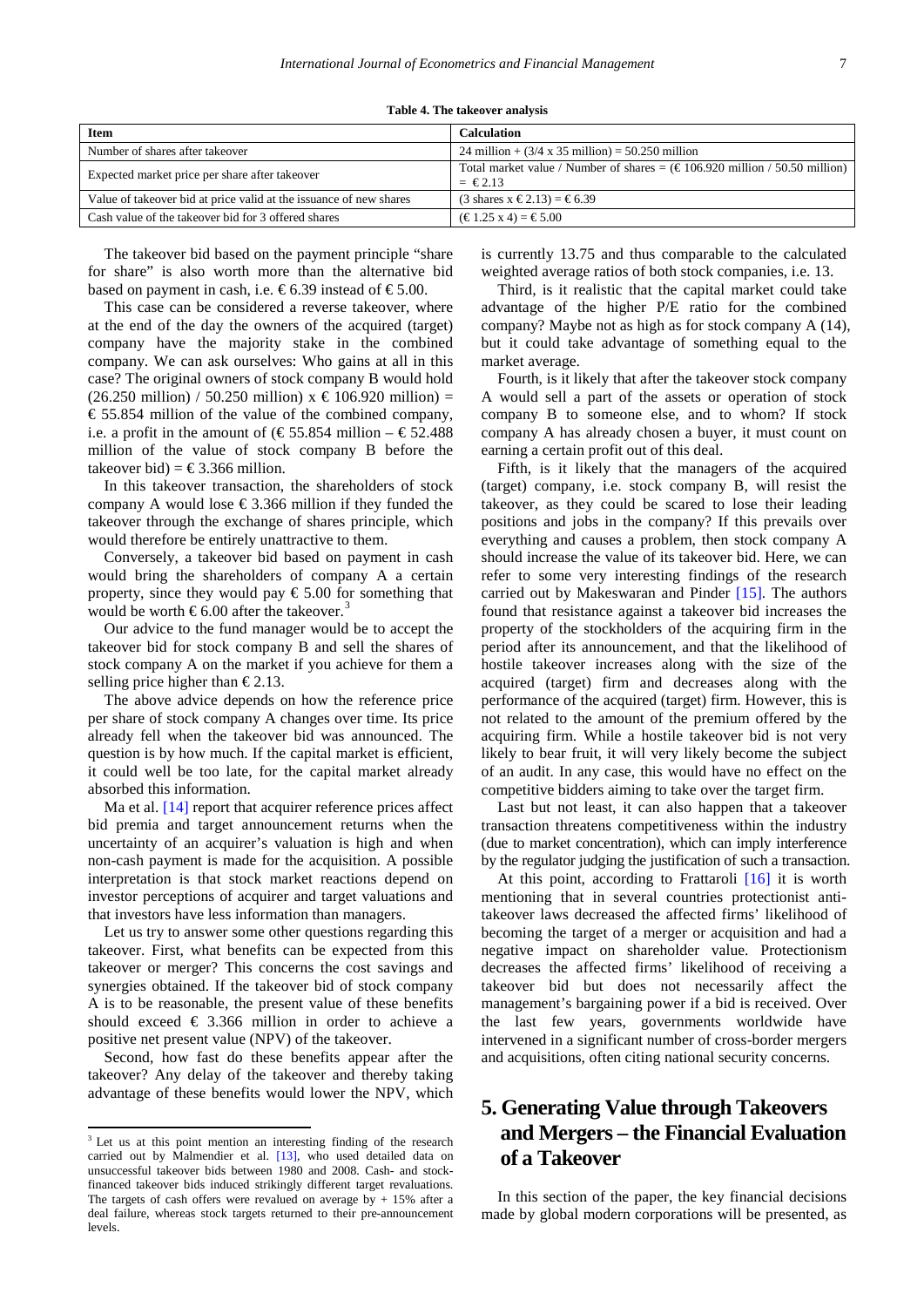well as the alternative methods used by the corporations to optimize the value of their assets. These financial decisions will be demonstrated with real-world cases.<sup>[4](#page-7-3)</sup>

For a better understanding of the given cases, let us first introduce some symbols:

 $V_P$  = present value (PV) of the cash flow of the acquiring firm before the acquisition

 $V_C$  = present value (PV) of the cash flow of the acquired (target) firm before the acquisition

 $V_{PC}$  = present value (PV) of the cash flow of the combined firm after the acquisition

 $INCOME =$  synergistic benefits from the acquisition  $=$  $V_{PC} - (V_{P} - V_{C})$ 

 $COSTS_{cash}$  = price x number of shares of the acquired firm  $COSTS<sub>shares</sub> = \alpha x V<sub>PC</sub>$ , where  $\alpha$  represents a share (a portion) of the combined firm owned by the shareholders of the acquired (target) firm

*NET COSTS COSTS V cash* = − *cash C NET COSTS COSTS V shares* = *shares C* − *NPV INCOME NET COSTS <sup>P</sup>* = −

Let us assume that firm A is fully prosperous and that its management decides to expand its operation onto other markets. Thus, it recognizes and identifies firm B as a potential target firm to be acquired. The data for both firms are given in [Table 5.](#page-7-0) 

**Table 5. Basic data for the acquiring firm A and the potentially acquired firm B**

<span id="page-7-0"></span>

| Data                  | Firm               |                             |  |
|-----------------------|--------------------|-----------------------------|--|
|                       | A (acquiring firm) | B (acquired or target firm) |  |
| Price of a share      | €60                | €15                         |  |
| Number of shares      | 80,000             | 30,000                      |  |
| Market capitalization | €4,800,000         | €450,000                    |  |

Based on the economic analysis, we see that through this takeover synergistic benefits in the amount of  $\epsilon$ 200,000 can be generated, derived mainly from the bigger and more cost-effective combined firm.

Further, let us assume that the management of firm A is willing to offer the shareholders of firm B payment in cash in the amount of  $\epsilon$ 18 per share. Let us make an economic assessment:

1. The net costs of the acquisition are:

**.** 

$$
NET \; COSTS_{cash} = COSTS_{cash} - V_C
$$

 $=(\text{\textsterling}18x30,000)-\text{\textsterling}450,000=\text{\textsterling}90,000$ 

2. The NPV for firm A, if its bid is accepted, amounts to:

$$
NPV_A = INCOME - NET \; COSTS \\
= \text{\textsterling} 200,000 - \text{\textsterling} 90,000 = \text{\textsterling} 110,000
$$

3. The maximum price the management of firm A is still willing to pay, i.e. the price when  $NPV_A = 0$ .

We raise the question: At what price will the NET COSTS equal the INCOME, i.e.  $\in$  200,000?

 $(Price_{Max}x30,000) - \text{\textsterling}450,000 = \text{\textsterling}200,000$ 

Thus, when Price<sub>Max</sub> equals  $\epsilon$  21.67.

The alternative bid is based on the exchange of shares of both firms. The management of firm A now offers 2 shares for 7 shares of firm B. The bid, based on the data shown in [Table 6,](#page-7-1) is very tempting.

However, this result can be a bit confusing considering what the management of firm A has offered the owners (shareholders) of firm B. They will become the shareholders of the combined firm  $(A<sub>POST</sub>)$  and not the shareholders of firm A, which existed before the acquisition  $(A_{PRE})$ . Why would the price per share change from  $A_{PRE}$  to  $A_{POST}$ ?

Let us conduct the economic analysis again accounting for the same terms and conditions, i.e. 2 shares of firm A for 7 shares of firm B. We get an answer to the above question by performing the calculation presented in [Table 7.](#page-7-2)

**Table 6. Calculation of costs based on the bid considering the exchange of shares between firm A and firm B**

<span id="page-7-1"></span>

| Data                              | Calculation                   | Total          |
|-----------------------------------|-------------------------------|----------------|
| Firm A offers:                    | 2 shares at €60 each          | $\epsilon$ 120 |
| for:                              | 7 shares at $\in$ 15 each     | $\epsilon$ 105 |
| Net cost (for 7 shares of firm B) |                               | $\epsilon$ 15  |
| Net cost (per share)              |                               | €2.14          |
| Net cost total                    | 30,000 x $\in$ 2.14 per share | €64,200        |

**Table 7. Economic analysis – calculation of the costs of the takeover and the price per share** 

<span id="page-7-2"></span>

| Data                          | Calculation                                     | Result        |
|-------------------------------|-------------------------------------------------|---------------|
| $VPC = VP + VC$<br>$+$ Income | €4.8 million + €0.45 million+<br>$€0.2$ million | €5.45 million |
| Number of shares              | $80,000 + (2/7 \times 30,000)$                  | 88,571        |
| Price per share               | €5.45 million / 88.571                          | €61.53        |

$$
COSTS_{shares} = \alpha x V_{PC}
$$

$$
=
$$
 (8,571 / 88,571) *x* €5.45 million

 $= 0.0968 x €5.45 million = €527,560 €$ 

$$
NET \; COSTS = COSTS_{shareS} - V_C
$$

$$
= \text{\textsterling}527,560 - \text{\textsterling}450,000 = \text{\textsterling}77,560
$$

 $NPV_P = INCOME - NET$  *COSTS* 

 $= \text{\textsterling}200,000 - \text{\textsterling}77,560 = \text{\textsterling}122,440$ 

If this NPV is distributed among 80,000 shares in firm A, the income equals  $\text{\textsterling}1.53$  per share.

The advice to the management of firm A would be:

$$
NPV_P = INCOME - NET \ COSTS
$$

$$
NPV_P = INCOME - (COSTS - V_C)
$$

### **6. Definition of the Economic Reasons for a Takeover and/or Merger**

Let us sum up what the sense of takeover from the perspective of the acquiring firm actually is. The answer is provided by the following formula:

<span id="page-7-3"></span><sup>&</sup>lt;sup>4</sup> In doing so, we lean on the abundant experiences of two institutions in this particular field, i.e. the Faculty of Business and Economics, University of Melbourne, and the Bank of New York Mellon.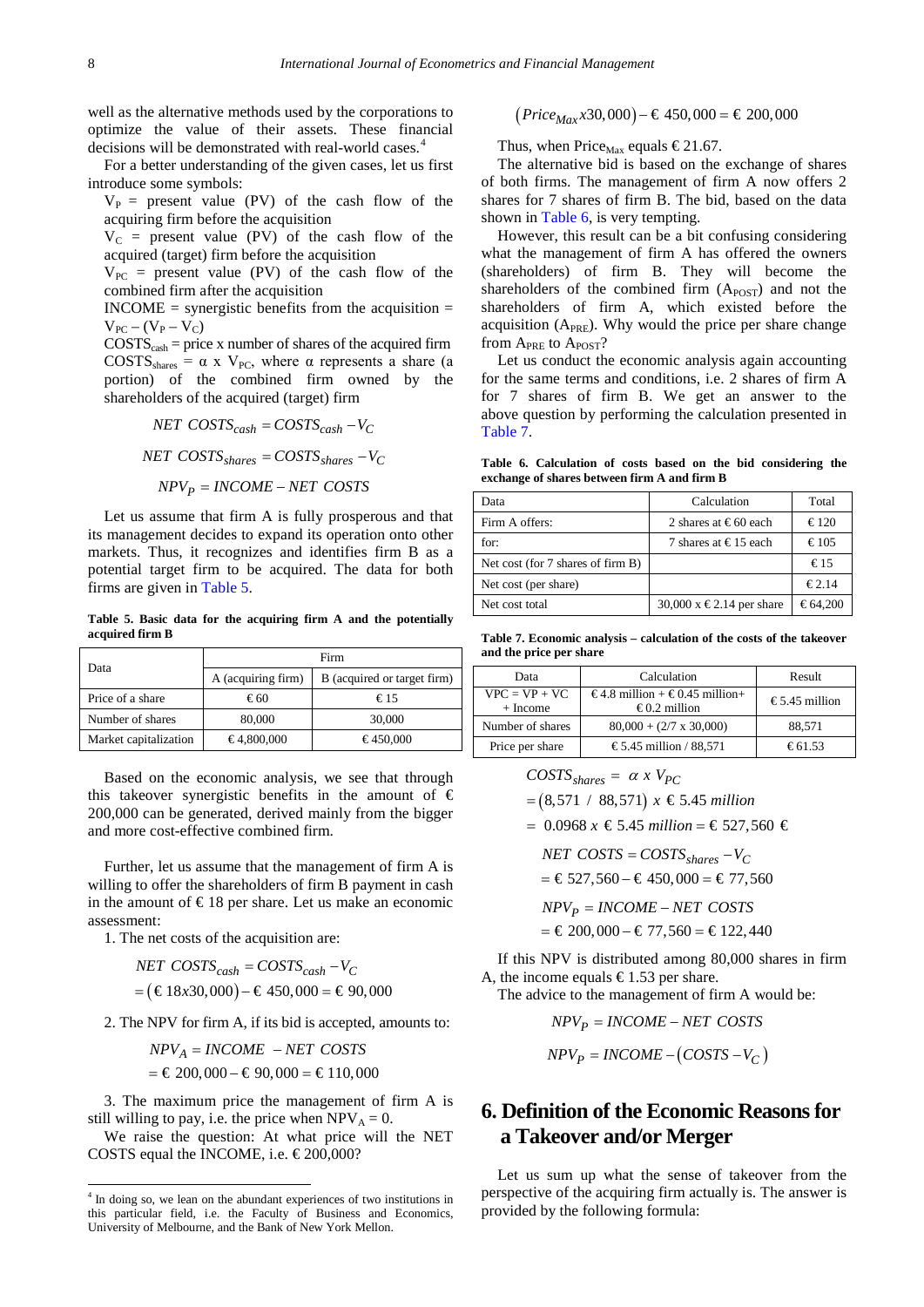#### $NPV_P = INCOME - NET$  *COSTS*

While this is already true, what are the factors of this income? From the perspective of the shareholders of the acquiring firm, it must be ensured that the takeover is not motivated by the private personal interest of the management.

Pinder [\[17\]](#page-11-16) argues that the economic rationality of the takeover is clarified and the benefits of the transaction are justified by several factors. These might be synergies, inefficient leadership of the acquired firm, strengthening the acquiring firm, and fiscal aspects. Frattaroli [\[16\]](#page-11-15) has found out that corporate governance literature has long described takeovers as a way through which a shareholder or a third party can remove unproductive management to create value.

There are also a few dubious reasons for takeovers. In this paper, we focus only on two issues, i.e. on the "earnings per share" ratio and on the "business diversification of the acquiring firm".

#### *a. Increase of earnings per share, EPS*

A planned increase of earnings per share, EPS, does not mean that synergies exist *per se,* nor does it imply the creation of value for the shareholders of the acquiring firm. Let us look the following example, shown in [Table 8.](#page-8-0)

**Table 8. General data of the acquiring firm and the acquired (target) firm before the takeover**

<span id="page-8-0"></span>

| Data                     | Acquiring firm | Acquired firm | $Steps*$ |
|--------------------------|----------------|---------------|----------|
| Earnings per share (EPS) | €12            | $\epsilon$ 4  | (3)      |
| $P/E$ ratio              | 7.5            | 3.75          | (4)      |
| Price per share          | €90            | €15           | (5)      |
| Number of shares         | 100,000        | 70,000        | (2)      |
| Income                   | €1,200,000     | €280,000      | (1)      |
| Market capitalization    | €9,000,000     | €1,050,000    | (6)      |

\*In this column, the sequence of steps in the calculation of individual categories is shown.

Let us assume that:

- there are no profits from the takeover, and that
- the terms and conditions of the takeover are set in a way that one (1) share of the acquiring firm is exchanged for five (5) shares of the acquired (target) firm – the premium is not paid.

In [Table 9,](#page-8-1) the calculation of new values of the individual categories of the combined firm after the takeover is shown. The exchange ratio is 1:6.

**Table 9. The calculation of new values of the individual categories of the combined firm**

<span id="page-8-1"></span>

| Data                     | Acquiring firm | Acquired firm | Joint firm  |
|--------------------------|----------------|---------------|-------------|
| Earnings per share (EPS) | $\epsilon$ 12  | 4€            | €13,254     |
| $P/E$ ratio              | 7.5            | 3.75          | 7.5         |
| Price per share          | €90            | €15           | €97.37      |
| Number of shares         | 100,000        | 70,000        | 111,667     |
| Income                   | €1,200,000     | €80,000       | €1.480,000  |
| Market capitalization    | €9,000,000 €   | €1,050,000    | €10,873,016 |

<span id="page-8-3"></span>Perfect! Practically out of nothing, the acquiring firm has generated a difference in the amount of  $\epsilon$ 823,016. At any rate, we have to assess the P/E ratio of the combined firm one more time.

$$
P/E_{P+C} = (P/E_P \times \frac{Income_P}{Income_{P+C}})
$$

$$
x (P/E_C \times \frac{Income_C}{Income_{P+C}})
$$

$$
P/E_Z
$$

$$
= (7.5 \times \frac{\epsilon}{\epsilon}1,200,000 + (3.75 \times \frac{\epsilon}{\epsilon}280,000 - 6.7905)
$$

We repeat the calculation of the individual categories for the combined (joint) firm, taking into account the new P/E ratio. This is shown in [Table 10.](#page-8-2)

**Table 10. The calculation of new values of the individual categories of the combined firm, taking into account the new P/E ratio**

<span id="page-8-2"></span>

| Data                        | Acquiring<br>firm | Acquired<br>firm | Joint firm  | $Steps*$ |
|-----------------------------|-------------------|------------------|-------------|----------|
| Earnings per share<br>(EPS) | $\epsilon$ 12     | €4               | €13.254     | (3)      |
| $P/E$ ratio                 | 7.5               | 3.75             | 6.7905      | (4)      |
| Price per share             | €90               | $\epsilon$ 15    | €90         | (5)      |
| Number of shares            | 100,000           | 70,000           | 111,667     | (2)      |
| Income                      | €1,200,000        | €280,000         | €1.480,000  | (1)      |
| Market<br>capitalization    | €9,000,000        | €1,050,000       | €10,050,000 | (6)      |

\*In this column, the sequence of steps in the calculation of the individual categories is shown.

The primary illustration, given in [Table 8,](#page-8-0) is known as EPS bootstrapping. $5$  This can occur when a fast growing firm, i.e. a firm with a high P/E ratio, takes over a firm with a bad outlook as far as its future growth is concerned. It is not likely that the firm will increase its earnings per share (EPS) either. In addition, the management of such a firm even asserts that the firm generates value.

EPS bootstrapping is a phenomenon in real-world corporate finance. By means of it, earnings per share (EPS) increase, and thus also the price per share. Bootstrapping is a common practice used in takeovers and mergers. Investors should be aware of it, since the "boostrap" does not bring any economic benefits to a firm. A merger brings higher earnings per share, but the combined value is still equal to the sum of both separate parts. Bootstrapping does occur in takeovers and mergers. In this case, an acquiring firm purchases a firm with a low P/E ratio on the basis of a stock swap. Bootstrapping occurs automatically when the P/E ratio of the acquiring firm exceeds the P/E ratio of the acquired (target) firm. Of course, the total approach is only an accounting "fraud" (deception?). In principle, the market will confirm and recognize what is really going, and the price of the acquiring firm will adjust in such a way that a certain effect will be taken into account. In such a case, the P/E ratio of the firm will remain unchanged.

**.** 

<sup>5</sup> Bootstrapping is an expression describing an entrepreneur who founds a company with a small amount of capital deriving mainly from his/her personal savings, and from the sales revenue of the newly founded company. In general, Horwath [\[18\]](#page-11-17) says this expression relates to the self-starting process which shall go on without external investments.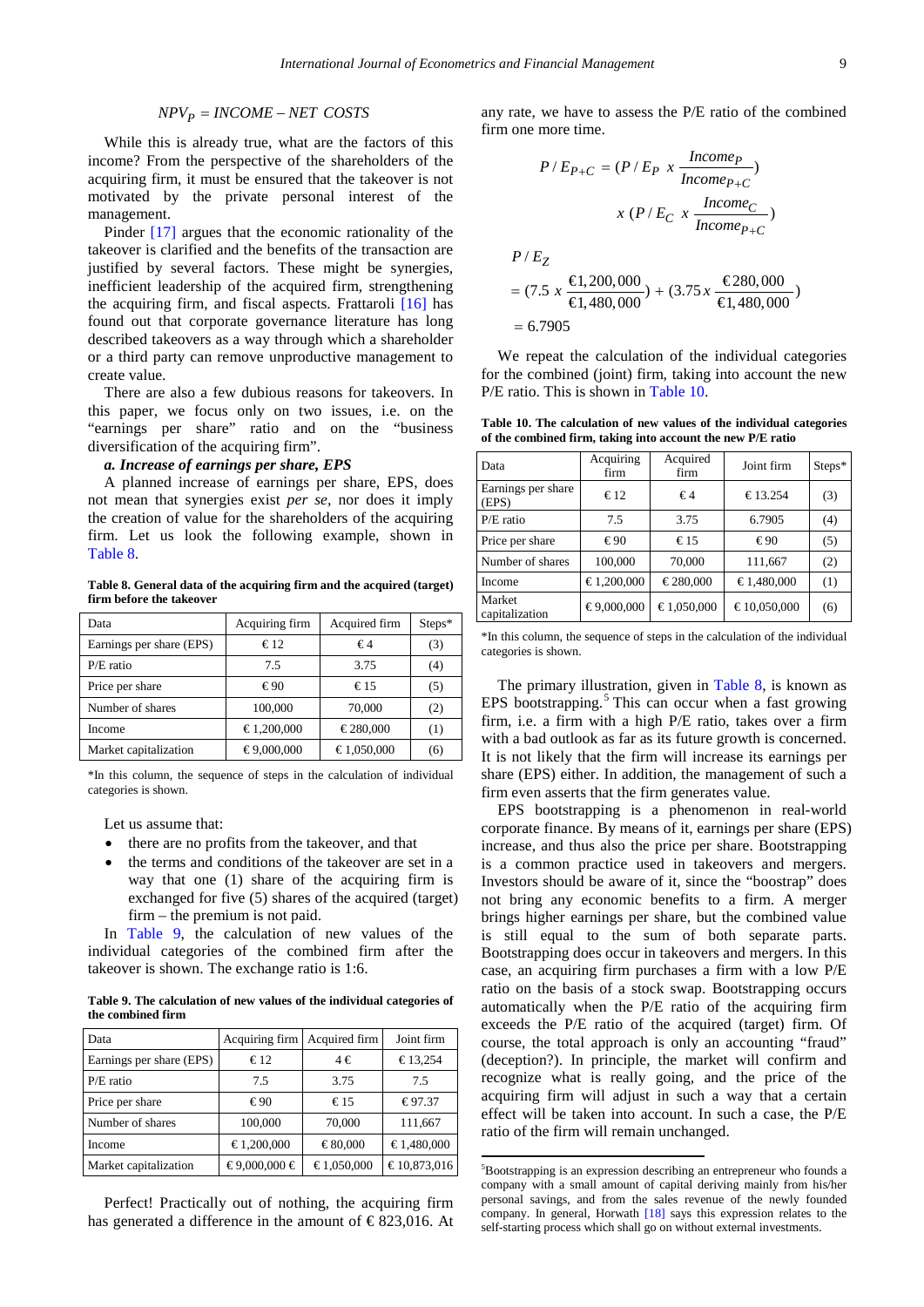Let us illustrate this case with the following example. Let us assume that there are two firms and that one takes over the other. The data and the calculation are provided in [Table 11.](#page-9-0) Let the acquiring firm issue 25,000 new shares.

**Table 11. EPS bootstrapping – phenomenon in real-world corporate finance**

<span id="page-9-0"></span>

| Data                        | Acquiring<br>firm | Acquired<br>firm | Joint firm |
|-----------------------------|-------------------|------------------|------------|
| Earnings per share<br>(EPS) | €3                | €2               |            |
| $P/E$ ratio                 | 20                | 15               |            |
| Price per share             | €60               | €30              | €60        |
| Number of shares            | 100,000           | 50,000           | 125,000    |
| Income                      | €300,000          | €100,000         | €400,000   |
| Market capitalization       | €6,000,000        | €1,500,000       | €7,500,000 |

EPS after the merger is equal to 3.2; as a matter of fact, it is only slightly higher than the EPS of the acquiring firm before the merger with the acquired firm.

While bootstrapping can show a temporary increase of the price of a share, if the investors do not identify a fraud, the effect will disappear over time. The only way to keep the P/E ratio artificially high is to purchase other firms constantly. This is not a realistic scenario, though, so the P/E ratio will adjust over time and the price per share will decrease.

#### *b. Diversification*

A recurrent and powerful argument accompanying takeovers and acquisitions is the diversification of the operation of the acquiring firm.

Pinder [\[17\]](#page-11-16) mentions the following example. In March 2001, Kellogg's announced its takeover bid for purchasing Keebler Foods, a cake producer, for \$ 3.9 billion. Following the arguments communicated at a press conference, the future growth of Kellogg's would actually get a fresh impetus with the help of a takeover emphasizing a more diversified product portfolio, i.e. with the products being ranked first or second in the USA according to their sale in seven main food categories. At the time, Keebler was USA's number two producer of cakes and crackers. Both productions evidenced faster growth than the majority of other food categories in the USA.

According to Pinder [\[17\],](#page-11-16) the shareholders of the acquiring firm should ask themselves: *Why is it reasonable that the firm should diversify its activities on their account (on behalf of them), and why shouldn't they rather do it themselves?*

The following must be taken into account:

*Costs:* Kellogg's had to pay a control premium for the shares of Keebler – it offered \$ 42, while only a couple of weeks before the takeover the shares were selling at \$ 38.

*Opportunity:* Do the shareholders have an opportunity to invest into the acquired firm by themselves?

<span id="page-9-1"></span>To sum up, the cogent reasons for takeovers and acquisitions are generating synergies, inefficient leadership and management of the acquired firm, strengthening the position on the market, and fiscal reasons. Among the doubtful reasons for such transactions, two are frequently mentioned: an increase of earnings per share and diversification of the operation of the acquiring firm.

# **7. Evaluation of the Economic Effects of the Implemented Takeovers and Mergers**

Takeover and acquisition announcements have a certain impact on the value of the direct competitor of the combined entity. Some researchers, such as Mataigne et al. [\[19\]](#page-11-18) argue that the ownership structure of the target drives competitor wealth effects. An intra-industry acquisition strongly impacts a firm's direct competitors, but the implications vary widely depending on the nature of the deal and company characteristics.<sup>[6](#page-9-1)</sup>

As already mentioned, many takeovers and mergers fail, meaning that the decision makers do not achieve their planned goals. What are the key reasons for such failure? According to Riley (2020) [\[20\],](#page-11-19) the key reasons are the following: (1) high financial costs related to the funding of takeovers, (2) firms could not integrate their different technologies, (3) the need to increase fresh capital could have a negative impact on the price per share, (4) conflict of different corporate cultures, (5) loss of human capital (professional staff and customers), (6) excessive payments, i.e. the firm overpays for the transaction in order to take over control of an operation, (7) loss of jobs, and (8) inappropriate time, especially if takeovers take place toward the end of an economic boom and they end up with loss and damage for both firms.

According to Pike and Neale  $[6]$ , the effects of the implemented takeovers and acquisitions can be assessed at various levels. If takeovers are supposed to suppress (to annul) the inefficiency of the leadership and management of the acquired firms, then, at the macro level, we can expect a good performance of such combined (joint) firms.

Although it is not necessary that there is a causal connection. Pike and Neale [\[6\]](#page-11-5) argue, it is very likely that there is a cause-effect relationship between the impact of horizontal mergers on decreasing competition and the goal to achieve short-term performance. Peacock and Bannock [\[21\]](#page-11-20) conclude that so far, mergers and takeovers have not generated property, they have rather transferred the assets' ownership. According to Porter [\[22\],](#page-11-21) it is not that easy to explain why those economies where takeovers and acquisitions are frequent do not perform so well, since there is reciprocal interaction among economic, social and political factors.

The second level at which the effects of takeovers and mergers can be assessed according to Pike and Neale [\[6\],](#page-11-5) is the performance of individual firms, i.e. the micro level. Whether a takeover was successful and useful for the firms which carried out such a transaction (see section 3 of this paper), can be evaluated based on an analysis of the performance of the combined (joint) firm in the period after the implemented takeover. Today, many researchers in the field of corporate finance study these kinds of effects.

There are several approaches to study these effects. The first is *the financial characteristic approach*. It tries to

**.** 

 $6$  Frattaroli  $[16]$  reminds us that the negative stock price reactions of the internet companies Apple, IBM, and Yahoo in 2013 (a significant drop of their share prices) reflected Microsoft's announcement that it would acquire the Devices and Services business of its competitor Nokia in a deal worth \$ 7 billion.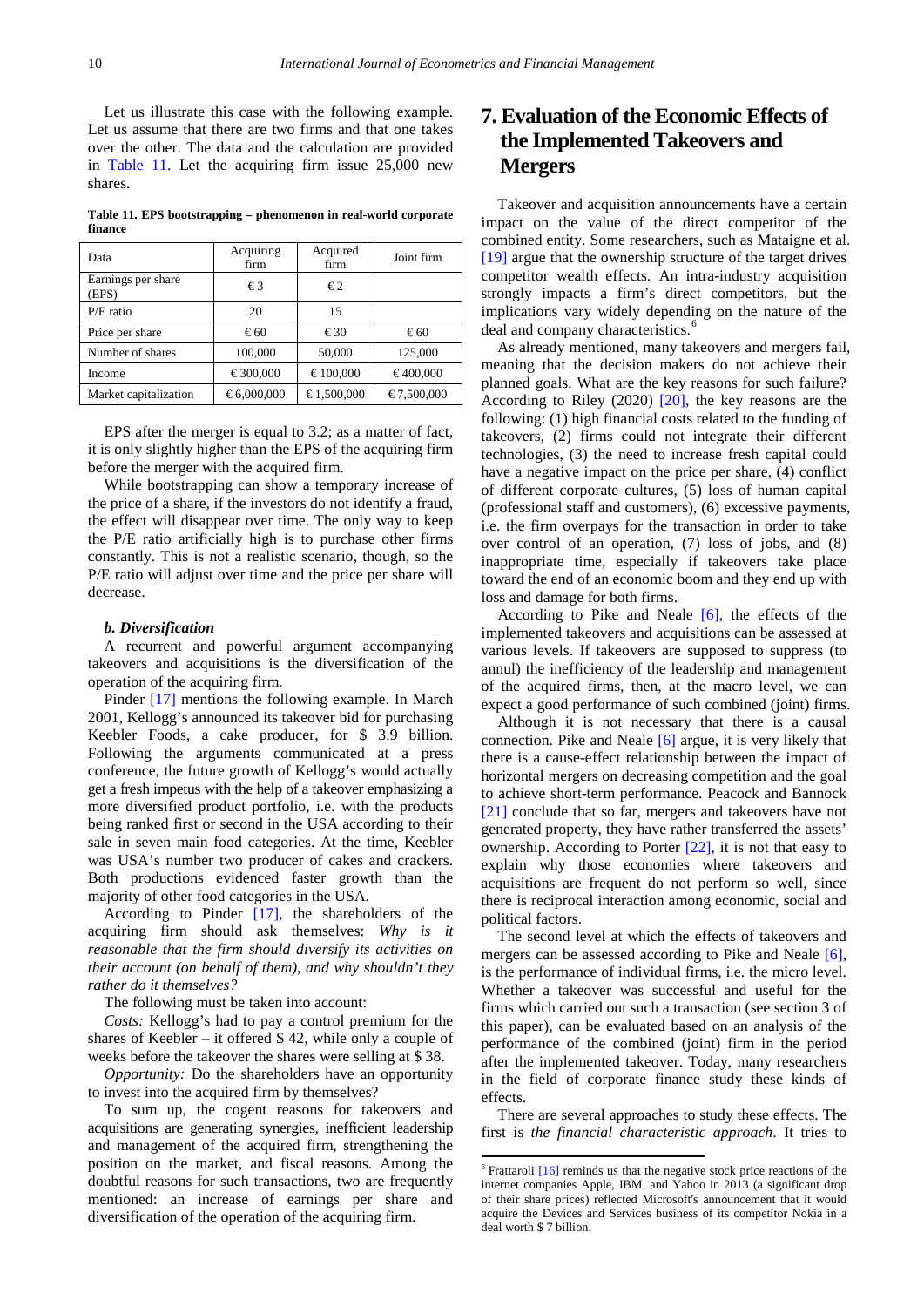study the key financial characteristics of both firms, i.e. the acquiring firm and the acquired (target) firm, before and after the takeover. In this way, we can find out if the combined (joint) firm is more profitable after the takeover than both firms were before the takeover.

The second approach, the so-called *capital market approach*, is based on studying the effects of a takeover on the price of shares of both firms, i.e. the acquiring firm and the acquired (target) firm, in order to assess how much and to what extent the expected benefits from the takeover or acquisition are embraced in the prices of shares, and how the latter are distributed between both groups of shareholders, i.e. the shareholders of the acquiring firm and the shareholders of the acquired (target) firm.

The evaluation of takeover performance and their economic effects has been the subject of some other studies, such as Sudarsanam et al. [\[23\],](#page-11-22) Franks and Mayer [\[24,25\],](#page-11-23) Gregory [\[26\],](#page-11-24) Gregory and McCorriston [\[27\],](#page-11-25) Dion et al. [\[28\]](#page-11-26) and Sris et al. [\[29\].](#page-11-27)

# **8. Concluding Remarks, Limitations and Guidelines for Future Research**

Takeovers and mergers have become almost a constant in the field of financial and organizational restructuring, given that the ambitious managers of acquiring firms incessantly try to conquer new markets, increase the volume of sales and profits, and strengthen their competitivity on the market. Takeovers and mergers can be considered as rather demanding and complicated procedures which can last for longer periods of time. They have to be planned carefully. The managers have to prepare themselves well before they make the final decision. They have to perform an economic analysis of the expected effects. They have to make a good takeover bid and account for the various kinds of factors that can influence a takeover or merger, and, last but not least, they have to get ready for long-lasting and harsh negotiations. The management of the acquiring firms has to have a clear vision as to why they should take over the target firm and what they want to achieve with it. Numerous cases in this contribution show that the takeover by itself does not constitute the final act of the project. Nowhere can it be taken for granted that the combined (joint) firm will harvest benefits, generate the planned synergies and achieve positive effects. The post-takeover stage is crucial. It can be considered as a phase of integration of the acquired firm into the newly expanded combined (joint) firm.

The paper focuses on the economic analysis of takeovers and mergers, presenting how it comes to this kind of financial and organizational restructuring on concrete numerical cases. We have presented two methodologies for the evaluation of the target firm, i.e. the discounted cash flow analysis, which is much more accurate and also more demanding, since it is based on a qualitative projection of the future cash flow of the acquired firm and on the choice of the appropriate discount rate as the cost of capital, and the market multiple analysis. We have dedicated quite some time and space to the question of how to determine the bidding

price for purchasing the acquired firm, and we have defined and also graphically shown the price frame or range with the possible outcomes. Special attention has been paid to the question of the evaluation of the takeover bid, i.e. to the estimate of the expected profits related to takeovers. From the analyzed numerical cases, we can draw the conclusion that the exchange of shares of equal value for payment in cash usually constitutes a worse scenario for the owners of the acquiring firm compared to the alternative based on payment in cash. Let us put ourselves in the shoes of an investment fund manager who possesses shares of the acquiring firm. Let us accept the takeover bid for purchasing the acquired (target) firm and sell the shares of the acquiring firm on the market if we manage to reach such a price for them that we get a positive difference. Such a decision would depend on the price trend of the shares of the acquiring firm. We should not forget that its price on the stock market already fell at the time of the takeover announcement. In this case, several questions arise, and we have tried to find reasonable answers.

The added value of this contribution is also the attempt to financially evaluate a takeover on a concrete numerical case. We have chosen net present value as the most appropriate investment decision criterion, and by means of it, we have shown the benefits of the acquiring firm which merges with a target firm. If the difference between income and net costs (costs reduced by the value of the target firm) is positive, we are on the right track and the takeover is economically justified, at least in the phase of making decisions about it.

The economic rationality of a takeover can be explained by several factors, such as synergies, inefficient management of the acquired firm, strengthening of the market share of the acquiring firm, and fiscal reasons. All these factors are thoroughly presented in this contribution. Besides them, there are also doubtful reasons for a takeover. We have exposed only two, i.e. earnings per share, EPS, and business diversification of the acquiring firm.

At the end of the paper, we also touched on the assessment of the economic effects of the implemented takeovers and mergers.

Let us conclude with the thought that if a takeover process, which has to be well planned and prepared, is implemented successfully, then the management of the resulting combined (joint) firm must inevitably confront some challenges. Among them, the following three are the biggest: first, to wholly integrate two kinds of operations, i.e. the operation of the acquiring firm and the operation of the acquired firm, with different organizational cultures; second, to integrate IT; and third, to understand the finances of the acquired firm and restore a qualitative reporting system in the new combined (joint) firm.

Some important limitations of the present study should be noted. First, relatively little attention has been given to the market multiple analysis, although this analysis is less accurate than the discounted cash flow analysis. It has not been studied either how often it is used for decision making in this area. This issue could be an interesting topic for future research.

Second, the author has presented and explained various methods for the economic analysis of takeovers and mergers, using several numerical cases mainly as textbook